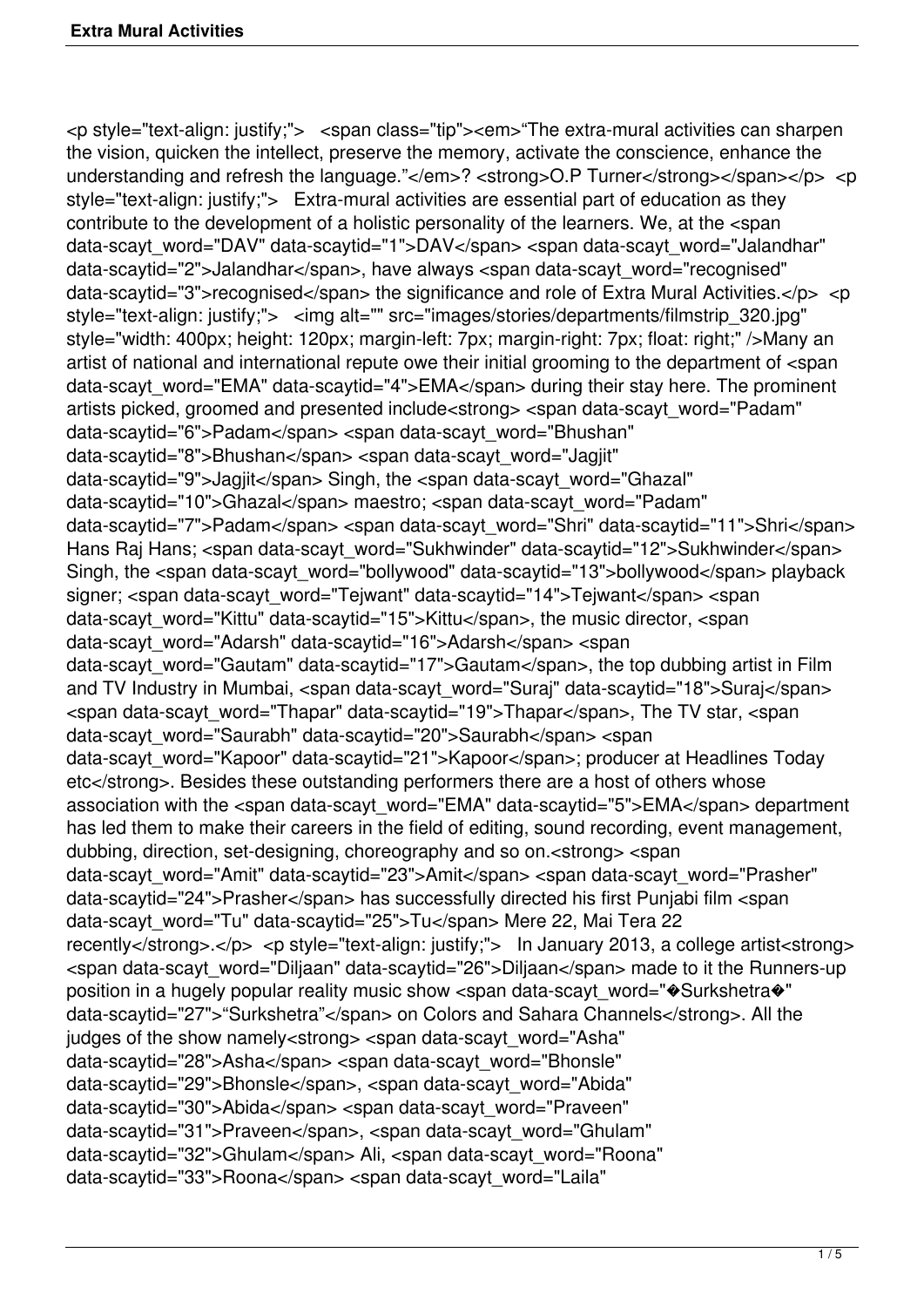data-scaytid="34">Laila</span> were highly impressed by this young boy's range and purity of singing</strong>. We at the <span data-scayt\_word="EMA" data-scaytid="35">EMA</span> Department are justly proud of him and wish him a resplendent future.</p> <h4 style="text-align: justify;"> <strong>Talent Hunt: </strong></h4> <p style="text-align: justify;"> To pick and select building stars, <span data-scayt\_word="EMA" data-scaytid="37">EMA</span> department <span data-scayt\_word="organises" data-scaytid="39">organises</span> a Talent Hunt show right in the beginning of the session where the talented newcomers showcase their talent and are chosen to be trained for the youth festivals. The talent hunt show is one of the most eagerly awaited <span data-scayt\_word="programmes" data-scaytid="40">programmes</span> in the college calendar.</p> <h4 style="text-align: justify;"> <strong>Fee Concessions: </strong></h4> <p style="text-align: justify;"> The selected student artists are granted liberal fee concession depending upon their performances in the university youth festival and other inter-college competitions. At present this performance-linked incentives range from <span data-scayt\_word="Rs" data-scaytid="41">Rs</span>. 5000/- to total <span data-scayt\_word="freeship" data-scaytid="42">freeship</span>. Besides this monetary assistance; the department <span data-scayt\_word="takescare" data-scaytid="43">takescare</span> of the costumes, trainers, transportation and refreshment of <span data-scayt\_word="allthe" data-scaytid="44">allthe</span> student artists. All winners are felicitated at the Annual Prize Distribution Function of the college. $\langle p \rangle \langle p \rangle$   $\langle p \rangle$  style="text-align: justify;"> Not only these activities help in developing an integrated all-round personality of the students, it also goes a long way in <span data-scayt word="channelising" data-scaytid="45">channelising</span> the surplus energy of the youth in a positive and purposeful direction. The Department of Extra Mural Activities comprises a Dean, a Deputy Dean and various members of the staff who train students and coordinate various activities like Debates, Declamations, Quiz, Dramatics, Dance, Music and Fine Arts etc. At present, the department is headed by Dean Prof. <span data-scayt\_word="Sharad" data-scaytid="46">Sharad</span> <span data-scayt\_word="Manocha" data-scaytid="47">Manocha</span> with Prof. S J <span data-scayt\_word="Talwar" data-scaytid="48">Talwar</span> as the Deputy Dean. Dr. <span data-scayt\_word="Anoop" data-scaytid="49">Anoop</span> Kumar looks after Fine-Arts, Dr. <span data-scayt\_word="Dinesh" data-scaytid="50">Dinesh</span> <span data-scayt\_word="Arora" data-scaytid="51">Arora</span> is the in-charge of literary items, Prof. <span data-scayt\_word="Rajan" data-scaytid="52">Rajan</span> Sharma along with Prof. <span data-scayt\_word="Reena" data-scaytid="53">Reena</span> and <span data-scayt\_word="Anupma" data-scaytid="54">Anupma</span> coordinate various items of Indian Music. Dramatics, Western Music, <span data-scayt\_word="Bhangra" data-scaytid="55">Bhangra</span> are supervised by Dean and <span data-scayt\_word="Dy" data-scaytid="56">Dy</span>. Dean themselves. Prof. <span data-scayt\_word="Komal" data-scaytid="57">Komal</span> <span data-scayt\_word="Soni" data-scaytid="58">Soni</span>, Prof. <span data-scayt\_word="Ekjot" data-scaytid="59">Ekjot</span> <span data-scayt\_word="Kaur" data-scaytid="60">Kaur</span> and Prof. R M <span data-scayt\_word="Yadav" data-scaytid="61">Yaday</span> help the budding quizzers and folk dancers.</p> <p style="text-align: justify;"> The Department trains the young students with artistic talent for the Annual Youth Festival <span data-scayt\_word="organised"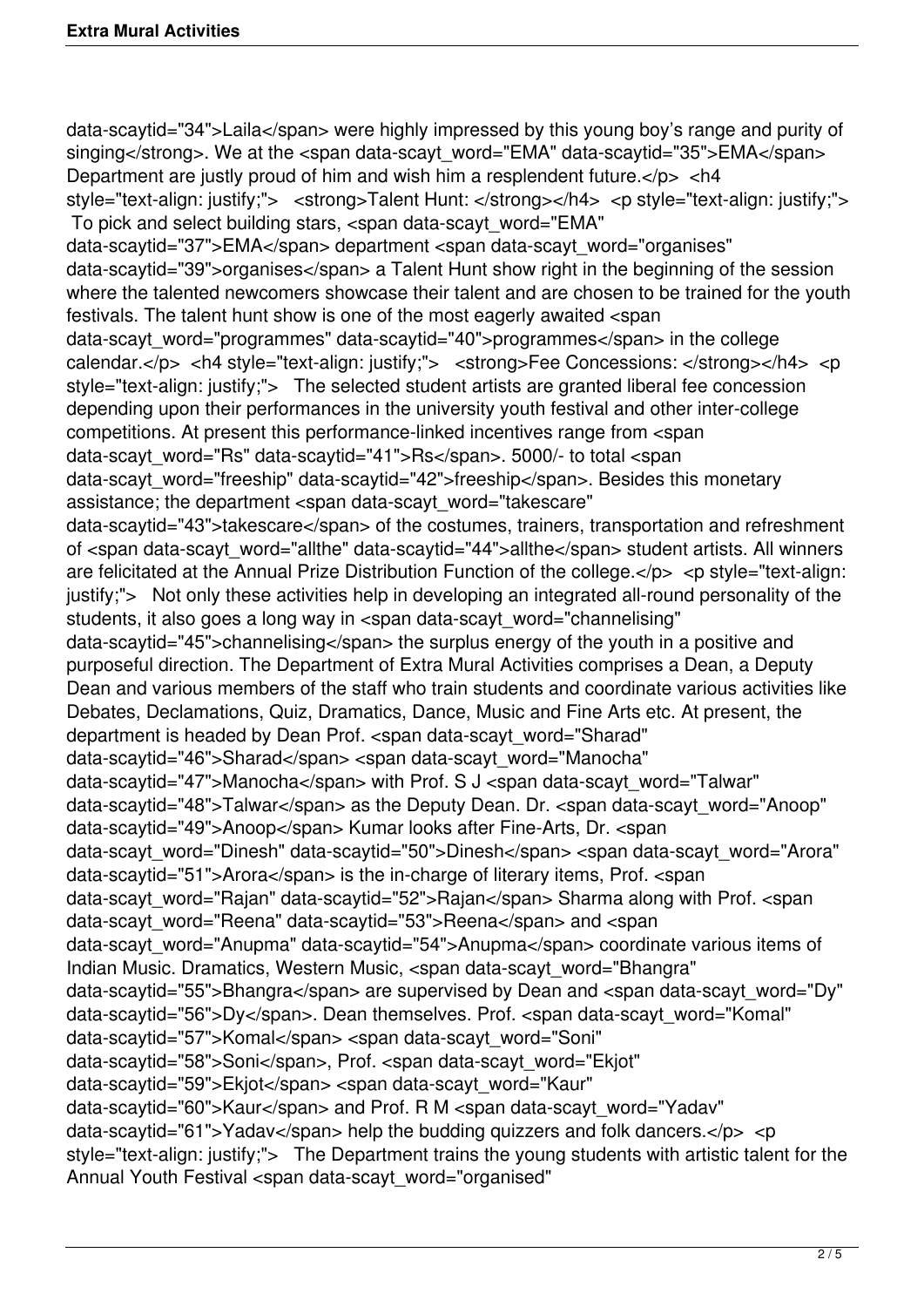data-scaytid="63">organised</span> by Guru <span data-scayt\_word="Nanak" data-scaytid="64">Nanak</span> <span data-scayt\_word="Dev" data-scaytid="65">Dev</span> University, <span data-scayt\_word="Amritsar" data-scaytid="66">Amritsar</span> and other inter-college competitions. The young artists regularly bring laurels to the institution, university and state. The major achievements of the department in the recent years are given below:  $\langle p \rangle$   $\langle p \rangle$  style="text-align: justify;">  $\langle$ span class="dav"><strong>Session 2012-13</strong></span></p><h4 style="text-align: justify;"> <strong>Second Runners-up championship Trophy of Guru <span data-scayt\_word="Nanak" data-scaytid="67">Nanak</span> <span data-scayt\_word="Dev" data-scaytid="68">Dev</span> University :</strong></h4> <p style="text-align: justify;"> The college artists lifted the second runners-up Over-all Championship trophy in the Inter-Zonal Youth Festival of <span data-scayt\_word="GNDU" data-scaytid="73">GNDU</span>, <span data-scayt\_word="Amritsar" data-scaytid="69">Amritsar</span> that was held from 23. 10. 2012 to 26. 10. 2012. Besides this over-all championship the college also bagged the Folk trophy. In the Inter-Zonal Youth Festival, the college artists won top positions in One-Act Play, Debate, <span data-scayt\_word="Bhangra" data-scaytid="62">Bhangra</span>, <span data-scayt\_word="Tabla" data-scaytid="76">Tabla</span>, Folk Orchestra, <span data-scayt\_word="KaviShri" data-scaytid="77">KaviShri</span>, Classical Vocal, and Group Dance.</p> <h4 style="text-align: justify;"> <strong>Zonal Youth Festival :</strong></h4> <p style="text-align: justify;"> In the Zonal Youth Festival of Guru <span data-scayt\_word="Nanak" data-scaytid="78">Nanak</span> <span data-scayt\_word="Dev" data-scaytid="79">Dev</span> University held from 12. 10. 2012 to 15. 10. 2012, the young performers of the institution lifted the First Runners-up trophy with top positions in One-Act Play, <span data-scayt\_word="Bhangra" data-scaytid="80">Bhangra</span>, Folk <span data-scayt\_word="Orchistra" data-scaytid="86">Orchistra</span>, Group Dance, <span data-scayt\_word="KaviShri" data-scaytid="81">KaviShri</span>, Debate, Folk Song, Classical Vocal, <span data-scayt\_word="Tabla" data-scaytid="82">Tabla</span>, <span data-scayt\_word="Vaar" data-scaytid="89">Vaar</span>, Western Group Song etc.</p> <h4 style="text-align: justify;"> <strong><span data-scayt\_word="11th" data-scaytid="90">11<sup>th</sup></span> National Youth Parliament :</strong></h4> <p style="text-align: justify;"> The Zonal level 11<sup>th</sup> National Youth Parliament was organised by the Department on 6. 11. 2012. This event is organised under the guidelines and sponsorship of Ministry of Parliamentary Affairs, Government of India every year. The young parliamentarians performance was evaluated by Sh. Pavan Kumar Tinu, Chief Parliamentary Secretary (Youth Affairs and Sports) Government of Punjab, Sh. B Moomin, Group Coordinator appointed by Ministry of Parliamentary Affairs, Government of India and Prof. D K Sood, FormerlyHead,Department of Political Science, DAV College, Jalandhar. The final outcome of the Zonal National Youth Parliament is awaited as it would also depend on the performance of other teams of the North Zone. However, we are certain of a very positive result this time as the team is the National winner of the 10<sup>th</sup> National Youth Parliament.</p></heta> style="text-align: justify;"> <strong>Essay Writings contest:</strong></h4> <p style="text-align: justify:"> The Department of EMA organised the 3<sup>rd</sup> Annual Essay Writing contest sponsored by Sh. Jitinder Behl, a distinguished alumnus.Like the earlier two years, entries for the essays on given topics were invited and evaluated by a panel of judges comprising. Prof. Sharad Manocha, Dr. Anoop Kumar and Dr. R B Singh. The first three winners were awarded cash prizes of Rs. 10,000/- Rs. 8,000/- and Rs. 6,000/- by Sh. Jitinder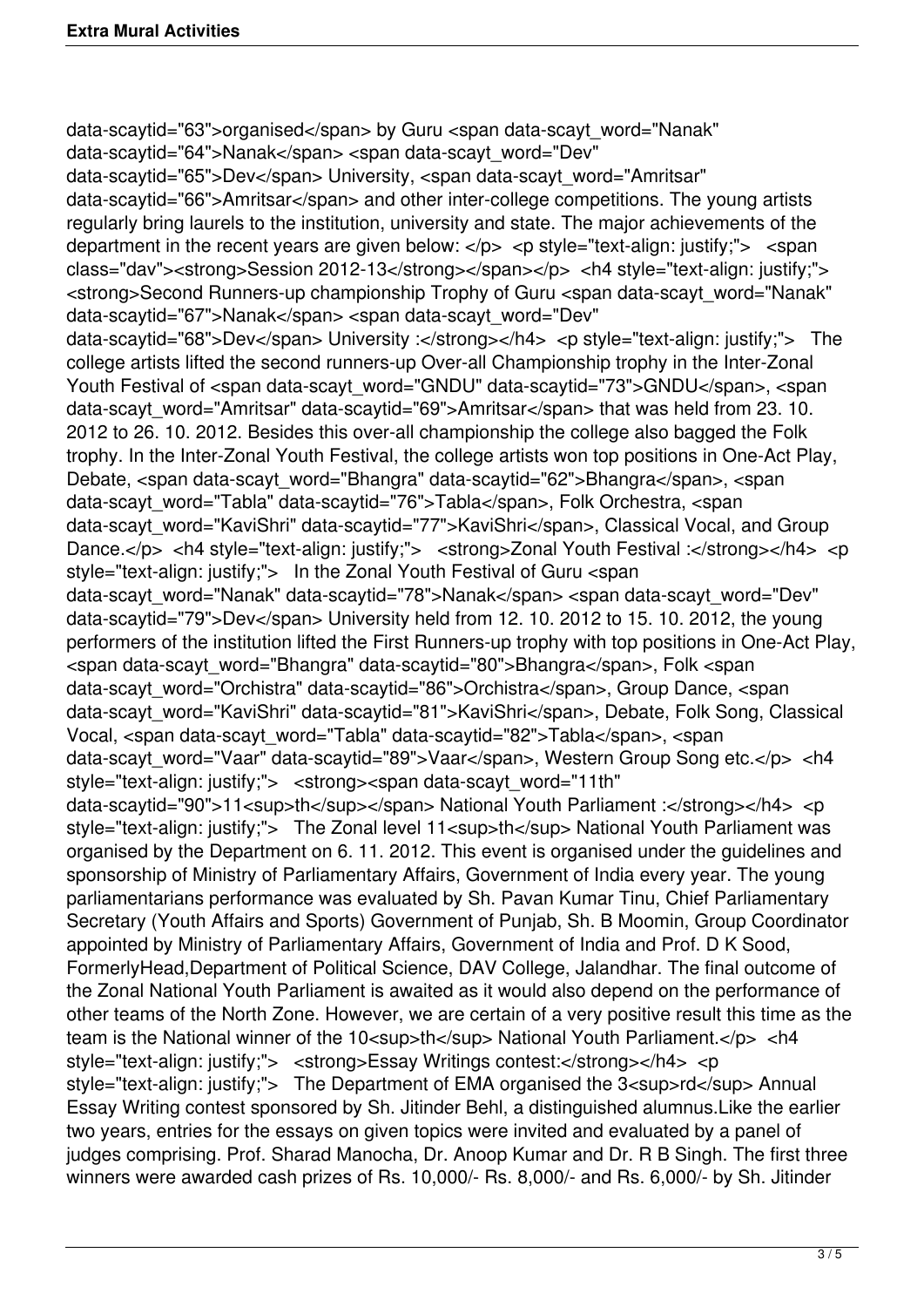Behl himself on 24. 11. 2012. Two consolation prizes of Rs. 5000/- each were also awarded. This Essay writing contest has become an anxiously awaited event where in students try to demonstrate their writing skills and get chance to win handsome cash prizes.</p> <p style="text-align: justify;"> <span class="dav"><strong>Session 2011-12  $\langle$ strong> $\langle$ span> $\langle$ p>  $\langle$ p style="text-align: justify;"> The session 2011-12 was one of the most momentous years in the glorious history of Extra Mural Activities Department as the students of the Department emerged as the National winners of the 10<sup>th</sup>National Youth Parliament organised by the Ministry of Parliamentary Affairs, Government of India. Around 70 participants under the guidance of the coordinator Dr. Dinesh Arora participated in this event of National level on September 6, 2011 and enacted the working of the actual Parliament. The winners were invited and felicitated by the Ministry of Parliamentary Affairs on January 18, 2012 in the Parliament House, New Delhi. Our young parliamentarians re-enacted the entire parliament before a select audience. The prizes were awarded by Sh. Rajiv Shukla, Hon'ble Minister of State for Parliamentary Affairs. The contingent led by Dr. Dinesh Arora, Prof. Kunwar Rajeev, Dean EMA, Prof. Sharad Manocha Dy. Dean EMA, Dr. B B Sharma, HOD, Political Science were also given a guided tour of the Parliament House.</p> <h4 style="text-align: justify;"> <strong>College Theatre Team wins second Position at National Level :</strong></h4> <p style="text-align: justify;"> The college play team, representing the state of Punjab, participated in the 17<sup>th</sup> National Youth Festival, Mangalore organised jointly by Ministry of Human Resources and Development, Youth Affairs and Sports, Nehru Yuvak Kendra and Government of Karnataka from 12. 1. 2012 to 16. 1. 2012. The college play "<em>Tu Tu Tu Tu Tara</em>" was adjudged the second best in a very tough competition. The team was awarded Silver medal and a cash prize of Rs. 24000/-. The lead actor Manish Dahri was also declared as the best actor of the competition. Thus, the theatre team brought laurels not only to the institution but also to the state. $\langle$ p>  $\langle$ h4 style="text-align: justify;"> <strong>University Youth Festival</strong></h4> <p style="text-align: justify;"> Besides excelling in the National Youth Parliament and National Youth Festival, the College artists continued to stamp their class in the Zonal and Inter-Zonal Youth Festival organised by Guru Nanak Dev University, Amritsar.</p> <p style="text-align: justify;"> The Department of EMA lifted the second Runners-up trophy in the Zonal Youth Festival bagging top-position in the One-Act Play, Bhangra, Quiz, Debate and the newly-introduced item Kavishri. Along with these top positions, there were two second positions and five third places. $\langle p \rangle \langle p \rangle$   $\langle p \rangle$  style="text-align: justify;"> In the Inter-Zonal Festival held from 27.10.2012 to 31.10.2012 at the University campus, the College emerged victorious in the most keenly contested item of Bhangra. The college artists got second place in One-Act Play and Quiz while Kavishri and Debate were adjudged third. The college got runners-up Literary Trophy. $\langle p \rangle$   $\langle p \rangle$  style="text-align: justify;"> <span class="dav"><strong>Session 2010-11</strong></span></p> <h4 style="text-align: justify;"> <strong>University Youth Festivals:</strong></h4> <p style="text-align: justify;"> In the Zonal Youth Festival, the College lifted the second Runners-up trophy with top positions in Play, Bhangra, Skit, Mime, Quiz, Debate, Elocution, Group Song, Group Bhajan, Vaar, Classical Instrumental etc.</p> <h4 style="text-align: justify;"> <strong>University Inter-Zonal Youth Festival :</strong></h4> <p style="text-align: justify:"> The student artists kept the DAV flag high in the Inter Zonal Youth Festival organised by GNDU at the university campus by lifting two individual trophies viz Theatre Trophy and the Literary Trophy. The College bagged top positions in Histrionics, Play, Skit, Mime in theatre category while the supremacy in literary category was asserted by notching top positions in Debate and Quiz. Besides these items, the